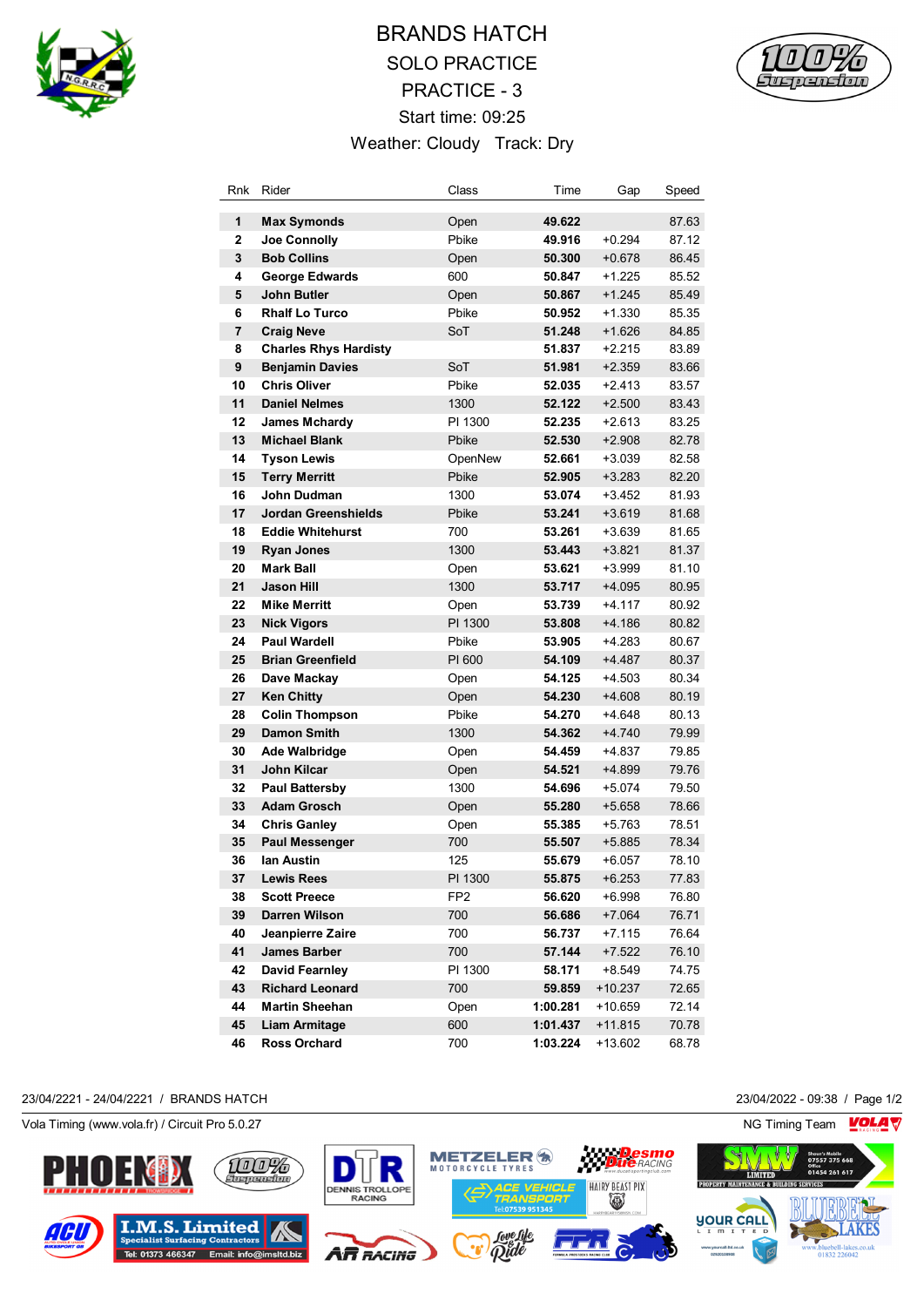| Rnk | Rider                    | Class | Time     | Gap       | Speed |
|-----|--------------------------|-------|----------|-----------|-------|
|     |                          |       |          |           |       |
| 47  | <b>RAB Lavender</b>      | 700   | 1:03.591 | $+13.969$ | 68.38 |
| 48  | <b>Chris Hayes-Adams</b> | 700   | 1:06.819 | +17 197   | 65.08 |
| 49  | Jason Wyeth              | 700   | 1:12.527 | $+22.905$ | 59.96 |

**IF YOU ARE ONLY IDENTIFIED BY YOUR TRANSPONDER NUMBER - PLEASE INFORM DENISE**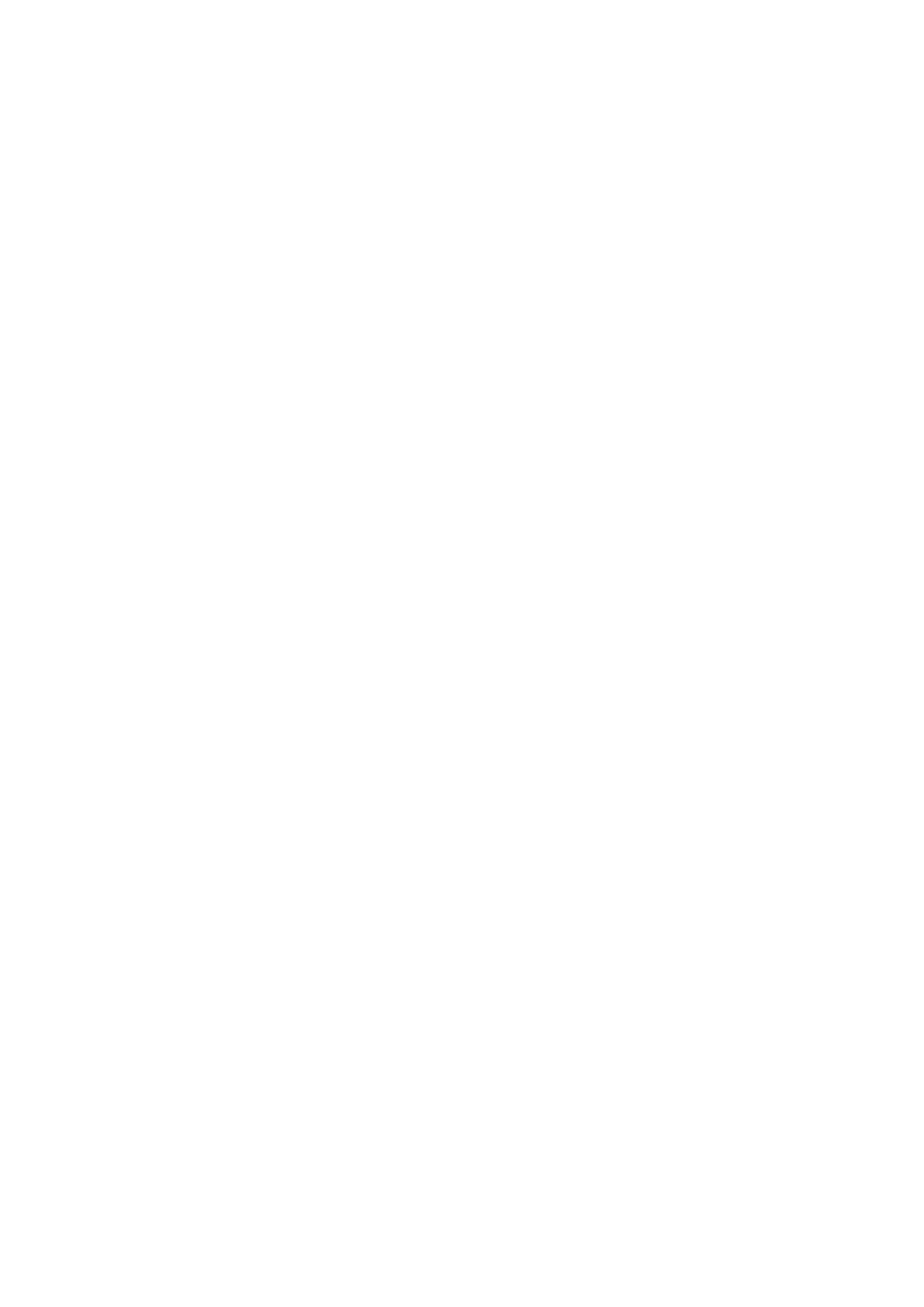## BRANDS HATCH SOLO PRACTICE PRACTICE - 3 LAP TIMES

| Lap                     | Time                    |  |  |  |  |
|-------------------------|-------------------------|--|--|--|--|
|                         | <b>Eddie Whitehurst</b> |  |  |  |  |
|                         | <b>START</b>            |  |  |  |  |
|                         |                         |  |  |  |  |
| 1                       |                         |  |  |  |  |
| 2                       | 54.896                  |  |  |  |  |
| 3                       | 56.199                  |  |  |  |  |
| 4                       | 57.551                  |  |  |  |  |
| 5                       | 54.779                  |  |  |  |  |
| 6                       | 55.448                  |  |  |  |  |
| 7                       | 54.041                  |  |  |  |  |
| 8                       | 54.895                  |  |  |  |  |
| 9                       | 53.261                  |  |  |  |  |
| 9                       | <b>FINISH</b>           |  |  |  |  |
|                         |                         |  |  |  |  |
|                         |                         |  |  |  |  |
|                         |                         |  |  |  |  |
|                         | George Edwards          |  |  |  |  |
|                         | <b>START</b>            |  |  |  |  |
|                         |                         |  |  |  |  |
| $\overline{1}$          |                         |  |  |  |  |
| $\overline{2}$          | 56.455                  |  |  |  |  |
| 3                       | 56.300                  |  |  |  |  |
| 4                       | 53.709                  |  |  |  |  |
| 5                       | 51.127                  |  |  |  |  |
| 6                       | 52.422                  |  |  |  |  |
| 7                       | 50.972                  |  |  |  |  |
| 8                       | 52.054                  |  |  |  |  |
| 9                       | 52.386                  |  |  |  |  |
|                         | <b>FINISH</b>           |  |  |  |  |
| 10                      | 50.847                  |  |  |  |  |
|                         |                         |  |  |  |  |
|                         |                         |  |  |  |  |
| lan Austin              |                         |  |  |  |  |
|                         | <b>START</b>            |  |  |  |  |
|                         |                         |  |  |  |  |
| $\overline{\mathbf{1}}$ |                         |  |  |  |  |
| 2                       | 58.922                  |  |  |  |  |
|                         | 56.723                  |  |  |  |  |
| 3                       |                         |  |  |  |  |
| 4                       | 57.835                  |  |  |  |  |

| 6  | 57.670        |  |
|----|---------------|--|
| 7  | 55.900        |  |
| 8  | 55.679        |  |
| 9  | 56.068        |  |
|    | <b>FINISH</b> |  |
| 10 | 55.726        |  |
|    |               |  |

| James Barber |              |  |  |
|--------------|--------------|--|--|
|              | <b>START</b> |  |  |
|              |              |  |  |
| 1            |              |  |  |
| 2            | 1:02.396     |  |  |
| 3            | 59.102       |  |  |
|              | 59 112       |  |  |

| Lap               | Time             |
|-------------------|------------------|
| 5                 | 58.165           |
| 6                 | 57.942           |
| 7                 | 57.521           |
| 8                 | 57.144           |
| 9                 | 58.217           |
|                   | <b>FINISH</b>    |
|                   |                  |
|                   |                  |
|                   | James Mchardy    |
|                   | <b>START</b>     |
| 1                 |                  |
| 2                 | 52.669           |
| 3                 | 53.640           |
| 4                 | 53.133           |
| 5                 | 54.381           |
| 6                 | 52.235           |
| 7                 | 54.296           |
| 8                 | 55.273           |
|                   | <b>FINISH</b>    |
|                   |                  |
|                   |                  |
| Jason Hill        |                  |
|                   | <b>START</b>     |
|                   |                  |
| 1                 |                  |
| 2                 | 58.068           |
| 3                 | 59.194           |
| 4                 | 54.497           |
| 5                 | 54.764           |
| 6<br>7            | 53.717<br>55.637 |
| 8                 | 56.135           |
| 9                 |                  |
| 10                | 55.009<br>54.508 |
|                   | <b>FINISH</b>    |
|                   |                  |
|                   |                  |
|                   |                  |
| <u>Jeanpierre</u> | all<br>е         |

|    | <b>START</b>  |  |  |
|----|---------------|--|--|
|    |               |  |  |
| 1  |               |  |  |
| 2  | 1:00.185      |  |  |
| 3  | 1:00.098      |  |  |
| 4  | 57.997        |  |  |
| 5  | 1:01.407      |  |  |
| 6  | 57.934        |  |  |
| 7  | 57.841        |  |  |
| 8  | 57.727        |  |  |
| 9  | 57.476        |  |  |
|    | <b>FINISH</b> |  |  |
| 10 | 56.737        |  |  |
|    |               |  |  |

| Joe Connolly |
|--------------|
| START        |

| Lap | Time          |
|-----|---------------|
|     |               |
|     |               |
| 1   |               |
| 2   | 51.508        |
| 3   | 51.473        |
| 4   | 51.853        |
| 5   | 50.547        |
| 6   | 51.970        |
| 7   | 49.916        |
|     | <b>FINISH</b> |

| John Dudman |               |  |
|-------------|---------------|--|
|             | <b>START</b>  |  |
|             |               |  |
| 1           |               |  |
| 2           | 56.943        |  |
| 3           | 58.543        |  |
| 4           | 54.230        |  |
| 5           | 54.202        |  |
| 6           | 53.661        |  |
| 7           | 55.157        |  |
| 8           | 55.180        |  |
| 9           | 53.209        |  |
| 10          | 53.603        |  |
|             | <b>FINISH</b> |  |
| 11          | 53.074        |  |

| John Kilcar   |              |  |  |
|---------------|--------------|--|--|
|               | <b>START</b> |  |  |
|               |              |  |  |
| 1             |              |  |  |
| 2             | 57.025       |  |  |
| 3             | 55.624       |  |  |
| 4             | 54.959       |  |  |
| 5             | 55 141       |  |  |
| 6             | 54.521       |  |  |
| 6             |              |  |  |
| <b>FINISH</b> |              |  |  |

| Jordan Greenshields |               |        |  |
|---------------------|---------------|--------|--|
|                     | <b>START</b>  |        |  |
|                     |               |        |  |
| 1                   |               |        |  |
| 2                   | 56.503        |        |  |
| 3                   | 53.879        |        |  |
| 4                   | 53.480        |        |  |
| 5                   | 53.599        |        |  |
| 6                   |               | 55.345 |  |
| 7                   | 54.378        |        |  |
| 8                   | 53.241        |        |  |
| 8                   |               |        |  |
|                     | <b>FINISH</b> |        |  |

23/04/2022 - 09:39 / Page 2/4<br>NG Timing Team  $\frac{\text{VOLA}}{\text{N}}$ 

Vola Timing (www.vola.fr) / Circuit Pro 5.0.27 23/04/2221 - 24/04/2221 / BRANDS HATCH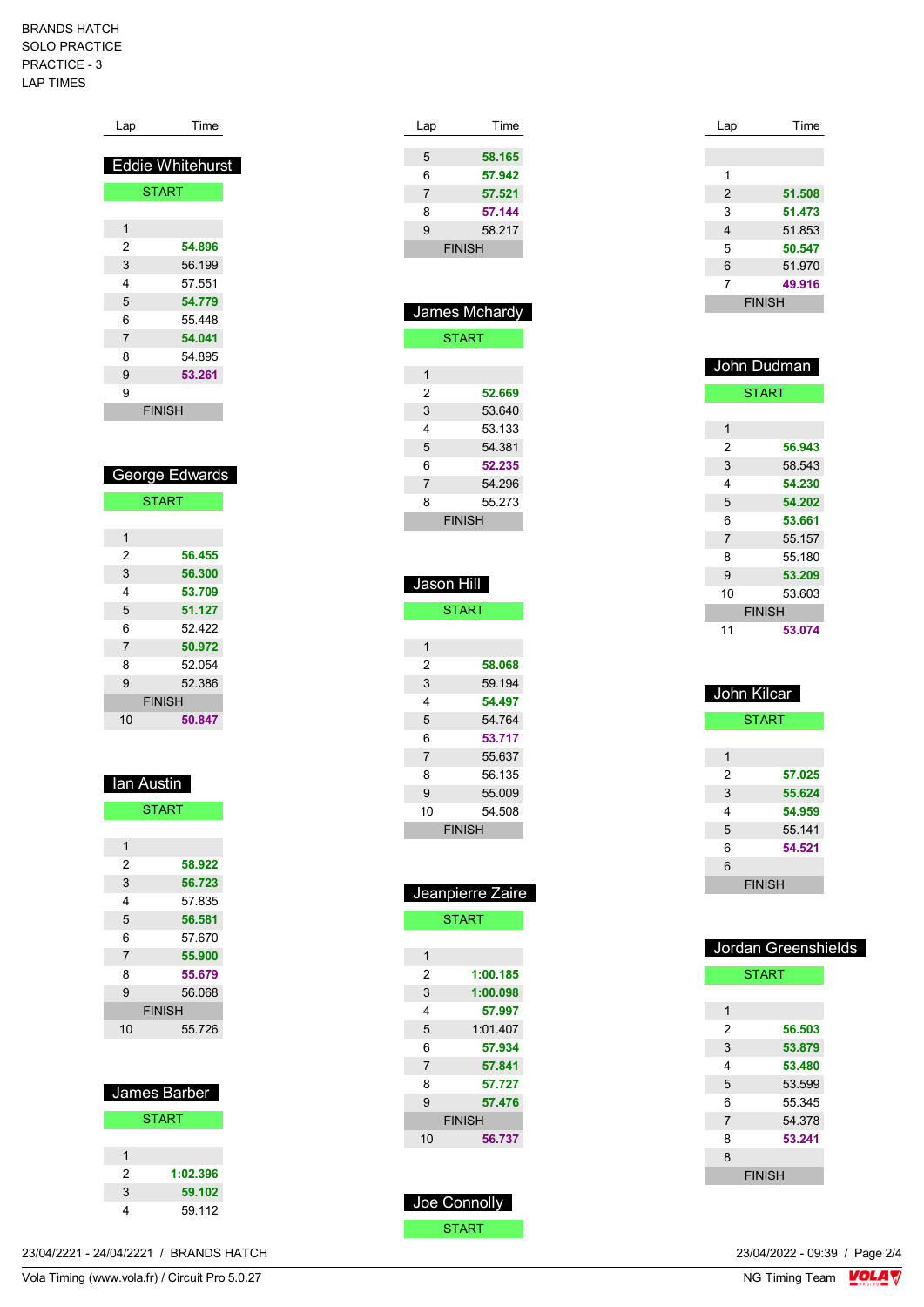## BRANDS HATCH SOLO PRACTICE PRACTICE - 3 LAP TIMES

| Lap               | Time          |  |
|-------------------|---------------|--|
| <b>Lewis Rees</b> |               |  |
| <b>START</b>      |               |  |
|                   |               |  |
| 1                 |               |  |
| 2                 | 57.973        |  |
| 3                 | 57.327        |  |
| 4                 | 56.224        |  |
| 5                 | 56.304        |  |
| 6                 | 55.875        |  |
|                   | <b>FINISH</b> |  |

| <b>Mark Ball</b> |               |  |
|------------------|---------------|--|
|                  | <b>START</b>  |  |
|                  |               |  |
| 1                |               |  |
| 2                | 57.662        |  |
| 3                | 55.636        |  |
| 4                | 54.882        |  |
| 5                | 54.418        |  |
| 6                | 54.122        |  |
| $\overline{7}$   | 56.558        |  |
| 8                | 54.826        |  |
| 9                | 54.101        |  |
| 10               | 53.621        |  |
|                  | <b>FINISH</b> |  |

| Max Symonds   |        |  |
|---------------|--------|--|
| <b>START</b>  |        |  |
|               |        |  |
| 1             |        |  |
| 2             | 51.464 |  |
| 3             | 49.622 |  |
| <b>FINISH</b> |        |  |

| <b>Michael Blank</b> |              |  |
|----------------------|--------------|--|
|                      | <b>START</b> |  |
|                      |              |  |
| 1                    |              |  |
| 2                    | 53.048       |  |
| 3                    | 57.703       |  |
| 4                    | 52.530       |  |
| <b>FINISH</b>        |              |  |
|                      |              |  |
|                      |              |  |

| Nick Vigors  |        |  |
|--------------|--------|--|
| <b>START</b> |        |  |
|              |        |  |
|              |        |  |
| 2            | 57.395 |  |
| 3            | 55.857 |  |
|              | 56.920 |  |

| Lap | Time          |
|-----|---------------|
|     |               |
| 5   | 56.791        |
| 6   | 53.808        |
| 7   | 54.132        |
| 8   | 54.354        |
| 9   | 55.387        |
|     | <b>FINISH</b> |
|     |               |

| Paul Battersby |              |  |
|----------------|--------------|--|
|                | <b>START</b> |  |
|                |              |  |
| 1              |              |  |
| 2              | 58.738       |  |
| 3              | 1:01.232     |  |
| 4              | 56.472       |  |
| 5              | 56.408       |  |
| 6              | 54.696       |  |
| $\overline{7}$ | 55.514       |  |
| 8              | 55.187       |  |
| 9              | 55.659       |  |
| 10             | 55 124       |  |
| <b>FINISH</b>  |              |  |
| 11             | 55.123       |  |

| <b>Paul Messenger</b> |        |  |
|-----------------------|--------|--|
| <b>START</b>          |        |  |
|                       |        |  |
| 1                     |        |  |
| 2                     | 57.809 |  |
| 3                     | 58.693 |  |
| 4                     | 55.507 |  |
| 5                     | 55.959 |  |
| 6                     | 55.721 |  |
| $\overline{7}$        | 56.956 |  |
| <b>FINISH</b>         |        |  |

| Paul Wardell  |        |  |
|---------------|--------|--|
| <b>START</b>  |        |  |
|               |        |  |
| 1             |        |  |
| 2             | 56.999 |  |
| 3             | 56.211 |  |
| 4             | 54.106 |  |
| 5             | 54.669 |  |
| 6             | 53.905 |  |
| 7             | 55.579 |  |
| 7             |        |  |
| <b>FINISH</b> |        |  |
|               |        |  |
|               |        |  |
|               |        |  |

 RAB Lavender START

| Lap           | Time     |
|---------------|----------|
|               |          |
| 1             |          |
| 2             | 1:05.655 |
| 3             | 1:04.952 |
| 4             | 1:04.591 |
| 5             | 1:03.591 |
| 6             | 1:03.984 |
| <b>FINISH</b> |          |

| <b>Richard Leonard</b> |              |  |
|------------------------|--------------|--|
|                        | <b>START</b> |  |
|                        |              |  |
| 1                      |              |  |
| 2                      | 1:06.547     |  |
| 3                      | 1:03.320     |  |
| 4                      | 1:00.836     |  |
| 5                      | 59.859       |  |
| 6                      | 1.00403      |  |
| $\overline{7}$         | 1.00624      |  |
| <b>FINISH</b>          |              |  |
| 8                      | 1:00.241     |  |
|                        |              |  |

| <b>Ryan Jones</b> |              |  |
|-------------------|--------------|--|
|                   | <b>START</b> |  |
|                   |              |  |
| 1                 |              |  |
| 2                 | 57.832       |  |
| 3                 | 55.742       |  |
| 4                 | 54.256       |  |
| 5                 | 55416        |  |
| 6                 | 55 248       |  |
| $\overline{7}$    | 53.848       |  |
| 8                 | 53.443       |  |
| 9                 | 53.669       |  |
| <b>FINISH</b>     |              |  |
| 10                | 54 726       |  |

| <b>Scott Preece</b> |        |  |
|---------------------|--------|--|
| <b>START</b>        |        |  |
|                     |        |  |
| 1                   |        |  |
| 2                   | 59.161 |  |
| 3                   | 57.336 |  |
| 4                   | 59 547 |  |
| 5                   | 57.311 |  |
| 6                   | 56.743 |  |
| $\overline{7}$      | 56.620 |  |
| 8                   | 56.703 |  |
| 9                   | 57.071 |  |
| 10                  | 57.567 |  |
| <b>FINISH</b>       |        |  |

23/04/2221 - 24/04/2221 / BRANDS HATCH